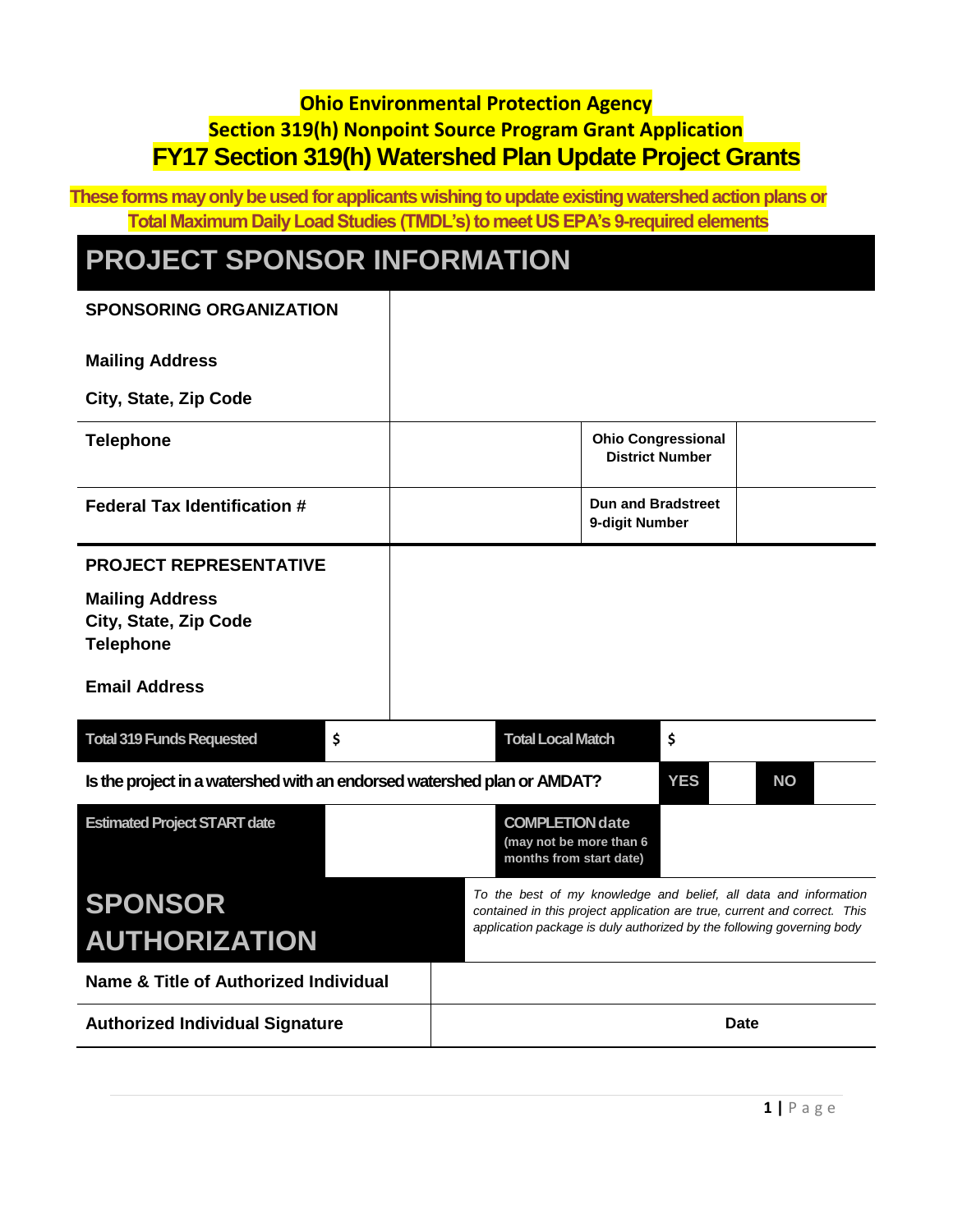| <b>Supplemental Information</b><br>Answer each question as it best describes your watershed planning project?                                                                                                                                         | <b>YES</b> | <b>NO</b> |
|-------------------------------------------------------------------------------------------------------------------------------------------------------------------------------------------------------------------------------------------------------|------------|-----------|
| Is the proposed project site within the Lake Erie watershed?                                                                                                                                                                                          |            |           |
| Is the project in a priority watershed listed in the RFP? Priority watersheds<br>are as follow:                                                                                                                                                       |            |           |
| <b>Swan Creek</b><br><b>Tiffin River</b><br><b>Flatrock Creek</b><br><b>St. Joseph River</b><br><b>Blanchard River</b><br><b>St. Marys River</b><br><b>Auglaize and Little Auglaize Rivers</b><br><b>Maumee River mainstem and direct tributaries</b> |            |           |
| Are overhead and administrative costs less than 10% of the total cost?                                                                                                                                                                                |            |           |
| Is the HUC-12 project watershed within a perennial waterway that is<br>identified as an impaired water or a threatened high quality waterway? <sup>1</sup>                                                                                            |            |           |
| <b>HUC-12 PLANNING PROJECT WATERSHEDS</b>                                                                                                                                                                                                             |            |           |

*Funds are limited to contracting and other direct costs associated with updating plans at HUC-12 level only. Successful applicants may update plans to meet US EPA's 9-elements for as many as four different HUC-12 watershed plan ONLY IF THEY ARE CONTIGUOUS to one another. No more than 4 HUC-12's plans may be updated to meet US EPA's 9-elements under this grant.*

| <b>WATERSHED NAME</b> |                                                                 |                                          | Does this watershed have an endorsed<br>watershed action plan or a completed TMDL? |                                                                    |           |
|-----------------------|-----------------------------------------------------------------|------------------------------------------|------------------------------------------------------------------------------------|--------------------------------------------------------------------|-----------|
|                       | <b>USGS Hydrologic Unit Code</b><br>Please use new 12 digit HUC | 9-Element<br>Watershed Plan <sup>2</sup> |                                                                                    | TMDL with 9-<br>element<br>implementation or<br><b>AMDAT Plan?</b> |           |
|                       |                                                                 | <b>YES</b>                               | <b>NO</b>                                                                          | <b>YES</b>                                                         | <b>NO</b> |
|                       |                                                                 |                                          |                                                                                    |                                                                    |           |
|                       |                                                                 |                                          |                                                                                    |                                                                    |           |
|                       |                                                                 |                                          |                                                                                    |                                                                    |           |

 $\overline{a}$ 

<sup>1</sup> ALU – Designated Aquatic Life Use

<sup>&</sup>lt;sup>2</sup> A watershed plan that meets the 9-elements identified by US EPA **must be in place and approved** by Ohio EPA and US EPA BEFORE a project may be recommended for funding IN winter 2016-2017. Such plans DO NOT have to be in place at the time of application.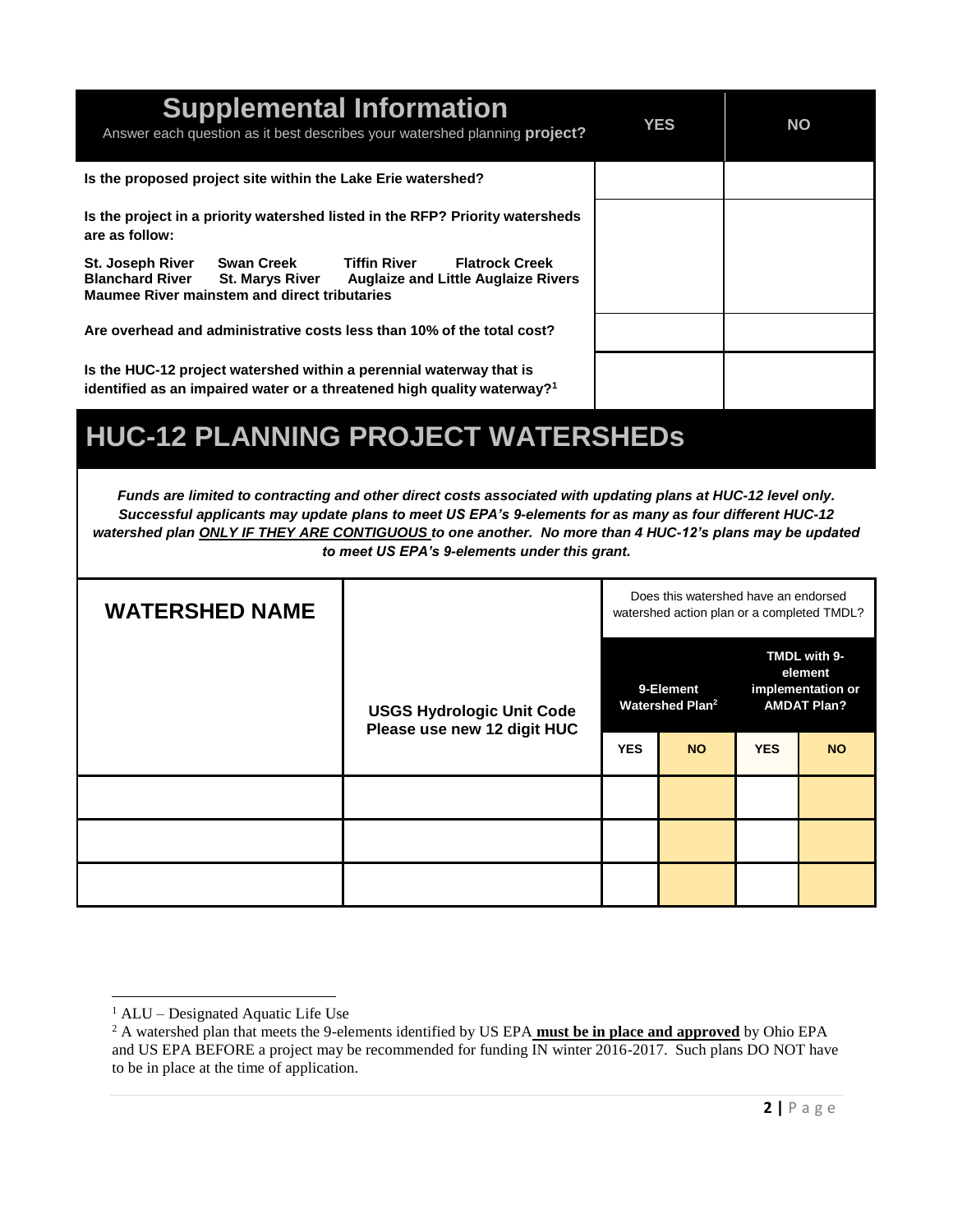| <b>Detailed Project</b><br><b>Work Plan</b> | Applicants requesting grant funds to prepare and/or update HUC-12 watershed plans so that they<br>meet US EPA's 9 required elements must provide a work plan describing the activities (such as<br>contracting with a consultant to complete the project) that will be completed with a specific timeline<br>that will insure completion within the six month grant period. Applicants should also include details<br>such as how they will select consultants (if applicable) and a description of their capacity to<br>administer a federal section 319 grant. This description should be limited to no more than one or<br>two pages of narrative. Applicants should also provide a USGS (or comparable) map of the<br>selected HUC-12(s) that will have 9-elements watershed plans prepared or updated as a result of<br>this project. Successful applicants will be required to use Ohio EPA's approved template for 9-<br>element watershed plans. The template and a sample watershed plan may be found at<br>http://epa.ohio.gov/dsw/nps/index.aspx#120843256-for-additional-information. |
|---------------------------------------------|---------------------------------------------------------------------------------------------------------------------------------------------------------------------------------------------------------------------------------------------------------------------------------------------------------------------------------------------------------------------------------------------------------------------------------------------------------------------------------------------------------------------------------------------------------------------------------------------------------------------------------------------------------------------------------------------------------------------------------------------------------------------------------------------------------------------------------------------------------------------------------------------------------------------------------------------------------------------------------------------------------------------------------------------------------------------------------------------------|
|---------------------------------------------|---------------------------------------------------------------------------------------------------------------------------------------------------------------------------------------------------------------------------------------------------------------------------------------------------------------------------------------------------------------------------------------------------------------------------------------------------------------------------------------------------------------------------------------------------------------------------------------------------------------------------------------------------------------------------------------------------------------------------------------------------------------------------------------------------------------------------------------------------------------------------------------------------------------------------------------------------------------------------------------------------------------------------------------------------------------------------------------------------|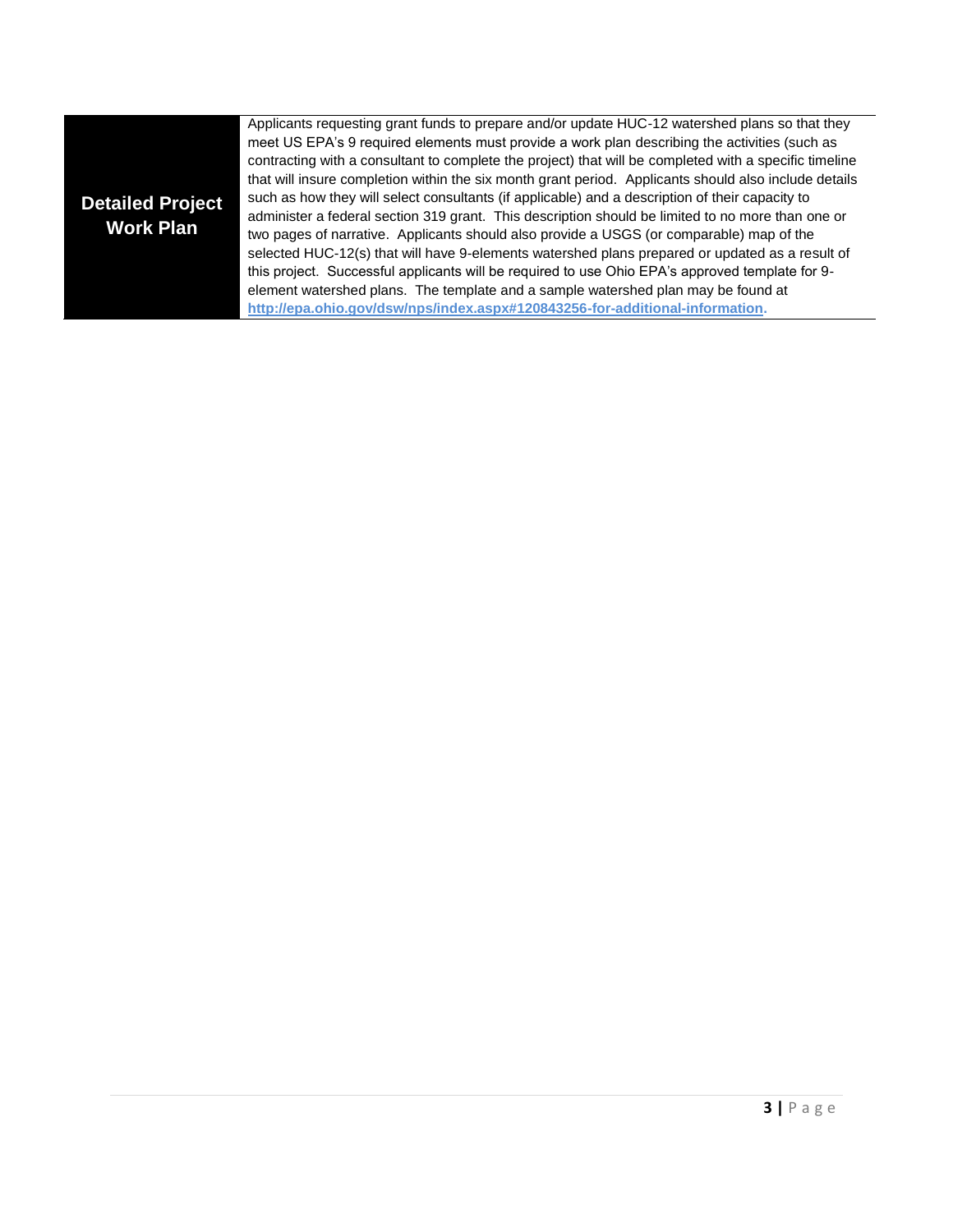#### **Detailed Project Work Plan (continued)**

Applicants requesting grant funds to prepare and/or update HUC-12 watershed plans so that they meet US EPA's 9 required elements must provide a work plan describing the activities (such as contracting with a consultant to complete the project) that will be completed with a specific timeline that will insure completion within the six month grant period. Applicants should also include details such as how they will select consultants (if applicable) and a description of their capacity to administer a federal section 319 grant. This description should be limited to no more than one or two pages of narrative. Applicants should also provide a USGS (or comparable) map of the selected HUC-12(s) that will have 9-elements watershed plans prepared or updated as a result of this project. Successful applicants will be required to use Ohio EPA's approved template for 9 element watershed plans. The template and a sample watershed plan may be found at **[http://epa.ohio.gov/dsw/nps/index.aspx#120843256-for-additional-information.](http://epa.ohio.gov/dsw/nps/index.aspx#120843256-for-additional-information)**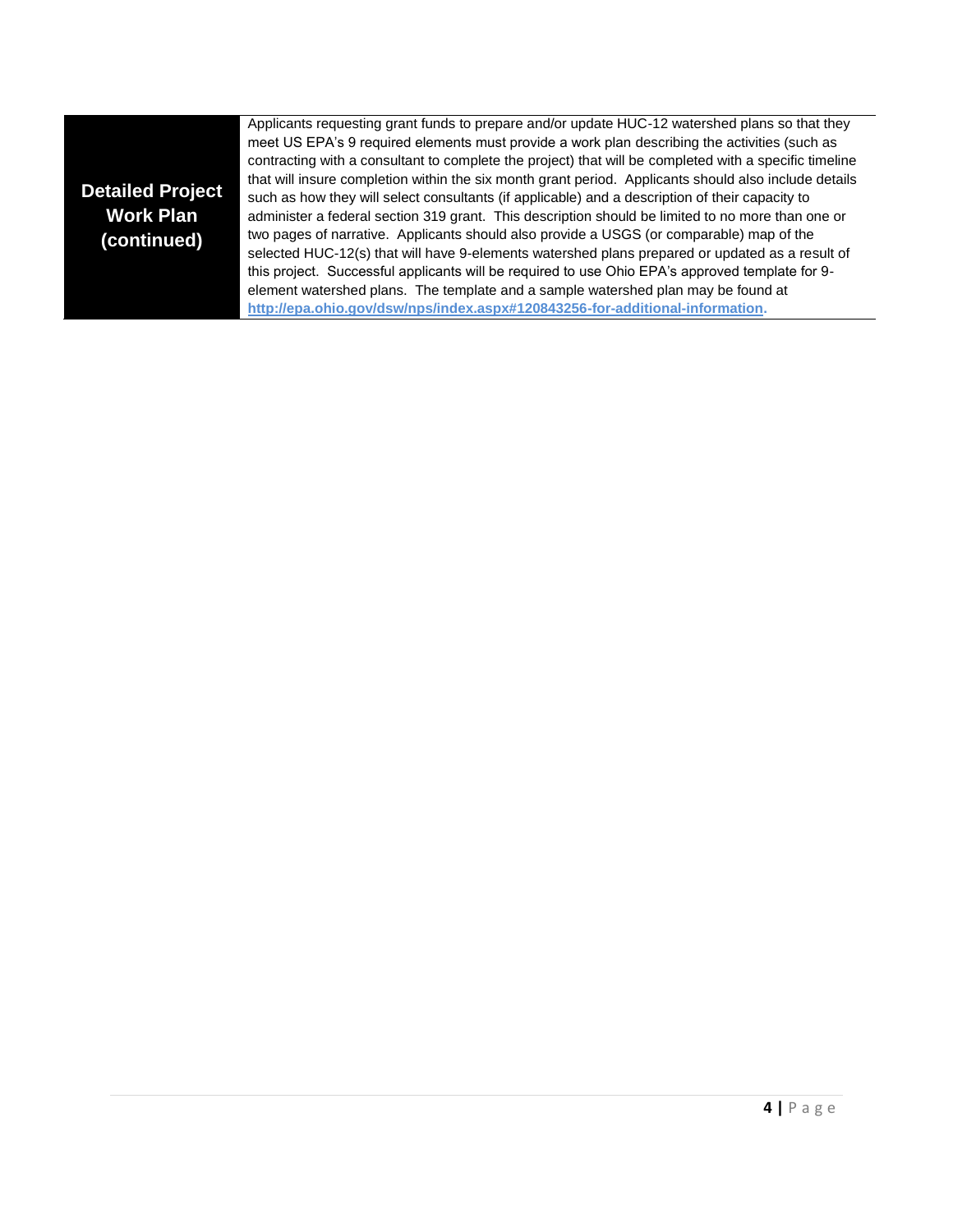## **FY17 Section 319 Watershed Plan Update Application**

**Part Four (A): Budget Worksheet**

**Grant and Local Matching Funds**

| <b>Watershed Planning Projects</b>                                                            |                  | Provide a summary of your project budget (by category) and include a <b>BRIEF</b> justification<br>and <b>ITEMIZED</b> breakdown for the amount proposed in each category. ANY budget |                                                                                                                                                                                                |                                        |  |  |  |  |
|-----------------------------------------------------------------------------------------------|------------------|---------------------------------------------------------------------------------------------------------------------------------------------------------------------------------------|------------------------------------------------------------------------------------------------------------------------------------------------------------------------------------------------|----------------------------------------|--|--|--|--|
| <b>Budget Justification</b>                                                                   |                  |                                                                                                                                                                                       | category with an amount entered MUST be accompanied by a justification/description.<br>Applicants requesting PERSONNEL and/or FRINGE BENEFIT funding MUST also<br>complete a PERSONNEL ROSTER. |                                        |  |  |  |  |
| <b>Category</b>                                                                               | Federal \$\$     |                                                                                                                                                                                       | <b>Local Match \$\$</b>                                                                                                                                                                        | <b>BUDGET</b>                          |  |  |  |  |
|                                                                                               | <b>Requested</b> |                                                                                                                                                                                       | Provided <sup>3</sup>                                                                                                                                                                          | <b>Justification &amp; Description</b> |  |  |  |  |
| Personnel: Include a<br>Personnel Roster if Personnel<br>funds are requested.                 |                  |                                                                                                                                                                                       |                                                                                                                                                                                                |                                        |  |  |  |  |
| <b>Fringe Benefits Include a</b><br>Personnel Roster if Fringe Benefit<br>funds are requested |                  |                                                                                                                                                                                       |                                                                                                                                                                                                |                                        |  |  |  |  |
| <b>Travel</b>                                                                                 |                  |                                                                                                                                                                                       |                                                                                                                                                                                                |                                        |  |  |  |  |
| <b>Supplies</b>                                                                               |                  |                                                                                                                                                                                       |                                                                                                                                                                                                |                                        |  |  |  |  |
| <b>Subcontract:</b><br>Include a Subcontract Worksheet.                                       |                  |                                                                                                                                                                                       |                                                                                                                                                                                                |                                        |  |  |  |  |
| <b>Cost Share</b>                                                                             |                  |                                                                                                                                                                                       |                                                                                                                                                                                                |                                        |  |  |  |  |
| <b>TOTAL</b>                                                                                  |                  |                                                                                                                                                                                       |                                                                                                                                                                                                |                                        |  |  |  |  |

l

<sup>&</sup>lt;sup>3</sup> Local match may be provided as cash or in-kind services. All in-kind provided as match must be project specific and meet the same guidelines as the federal 319 grant funds.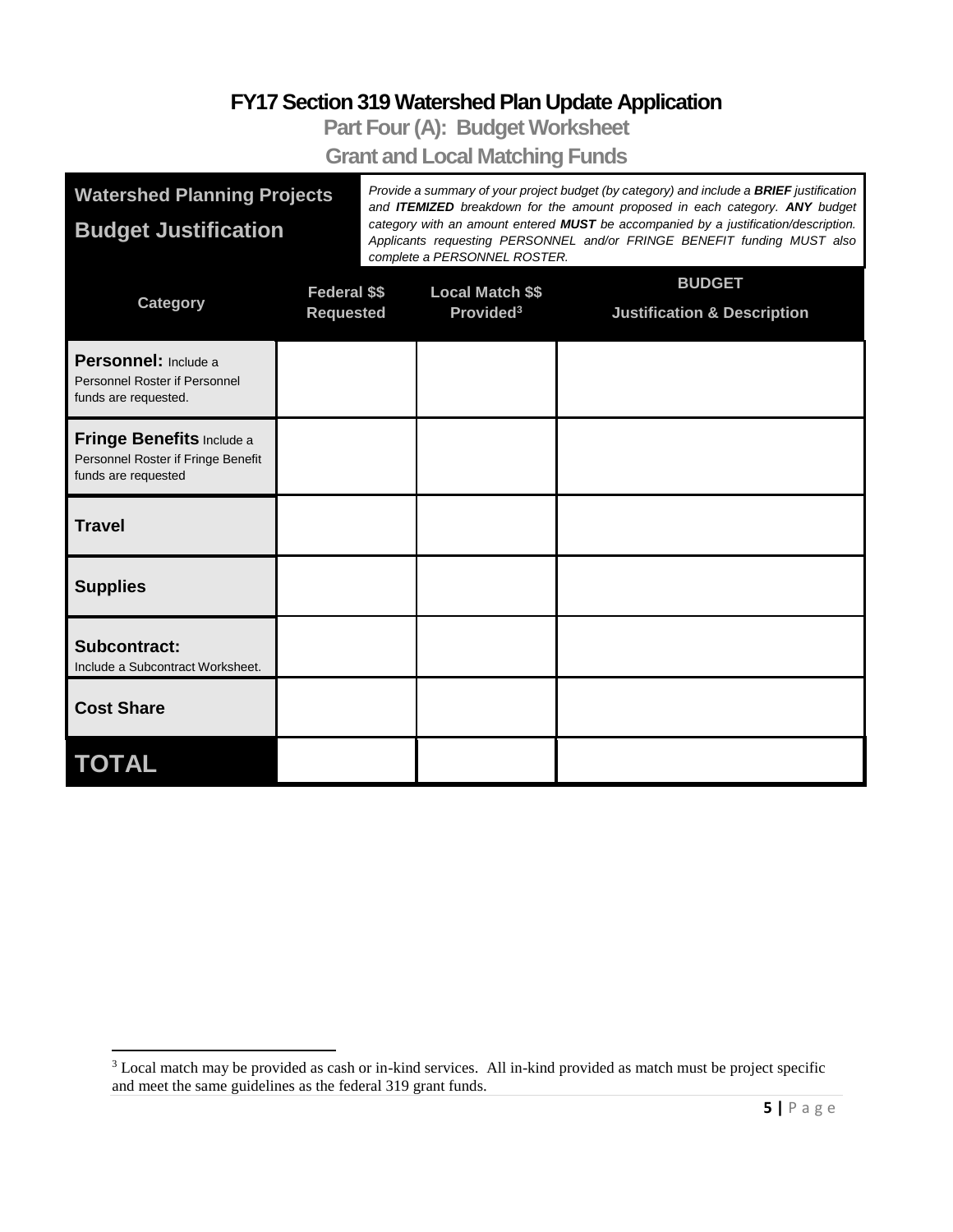#### **FY17 Section 319 Watershed Plan Update Application**

**Part Four (B): Personnel Roster Worksheet Those paid using GRANT FUNDS**

This form MUST be completed whenever grant funds are requested for salary and fringe benefit costs only for those **employees of the grant sponsoring organization working on the project**.

| <b>Employee Title</b> | # of<br><b>Hours</b> | <b>Hourly</b><br>Wage | <b>Total</b><br><b>Salary</b><br><b>Costs</b> | <b>Fringe</b><br><b>Rate/Hour</b> | <b>Total</b><br><b>Fringe</b><br><b>Costs</b> | <b>Role/Description of</b><br><b>Tasks and</b><br><b>Responsibilities</b> |
|-----------------------|----------------------|-----------------------|-----------------------------------------------|-----------------------------------|-----------------------------------------------|---------------------------------------------------------------------------|
|                       |                      |                       |                                               |                                   |                                               |                                                                           |
|                       |                      |                       |                                               |                                   |                                               |                                                                           |
|                       |                      |                       |                                               |                                   |                                               |                                                                           |
|                       |                      |                       |                                               |                                   |                                               |                                                                           |
|                       |                      |                       |                                               |                                   |                                               |                                                                           |
|                       |                      |                       |                                               |                                   |                                               |                                                                           |

**Part Four (B): Personnel Roster Worksheet Those paid using LOCAL MATCHING Funds or In-Kind Service**

This form MUST be completed whenever grant funds are requested for salary and fringe benefit costs used as local match only for those *employees of the grant sponsoring organization working on the project.* 

| <b>Employee Title</b> | # of<br><b>Hours</b> | <b>Hourly</b><br>Wage | <b>Total</b><br><b>Salary</b><br><b>Costs</b> | <b>Fringe</b><br><b>Rate/Hour</b> | <b>Total</b><br><b>Fringe</b><br><b>Costs</b> | <b>Role/Description of</b><br><b>Tasks and</b><br><b>Responsibilities</b> |
|-----------------------|----------------------|-----------------------|-----------------------------------------------|-----------------------------------|-----------------------------------------------|---------------------------------------------------------------------------|
|                       |                      |                       |                                               |                                   |                                               |                                                                           |
|                       |                      |                       |                                               |                                   |                                               |                                                                           |
|                       |                      |                       |                                               |                                   |                                               |                                                                           |
|                       |                      |                       |                                               |                                   |                                               |                                                                           |
|                       |                      |                       |                                               |                                   |                                               |                                                                           |
|                       |                      |                       |                                               |                                   |                                               |                                                                           |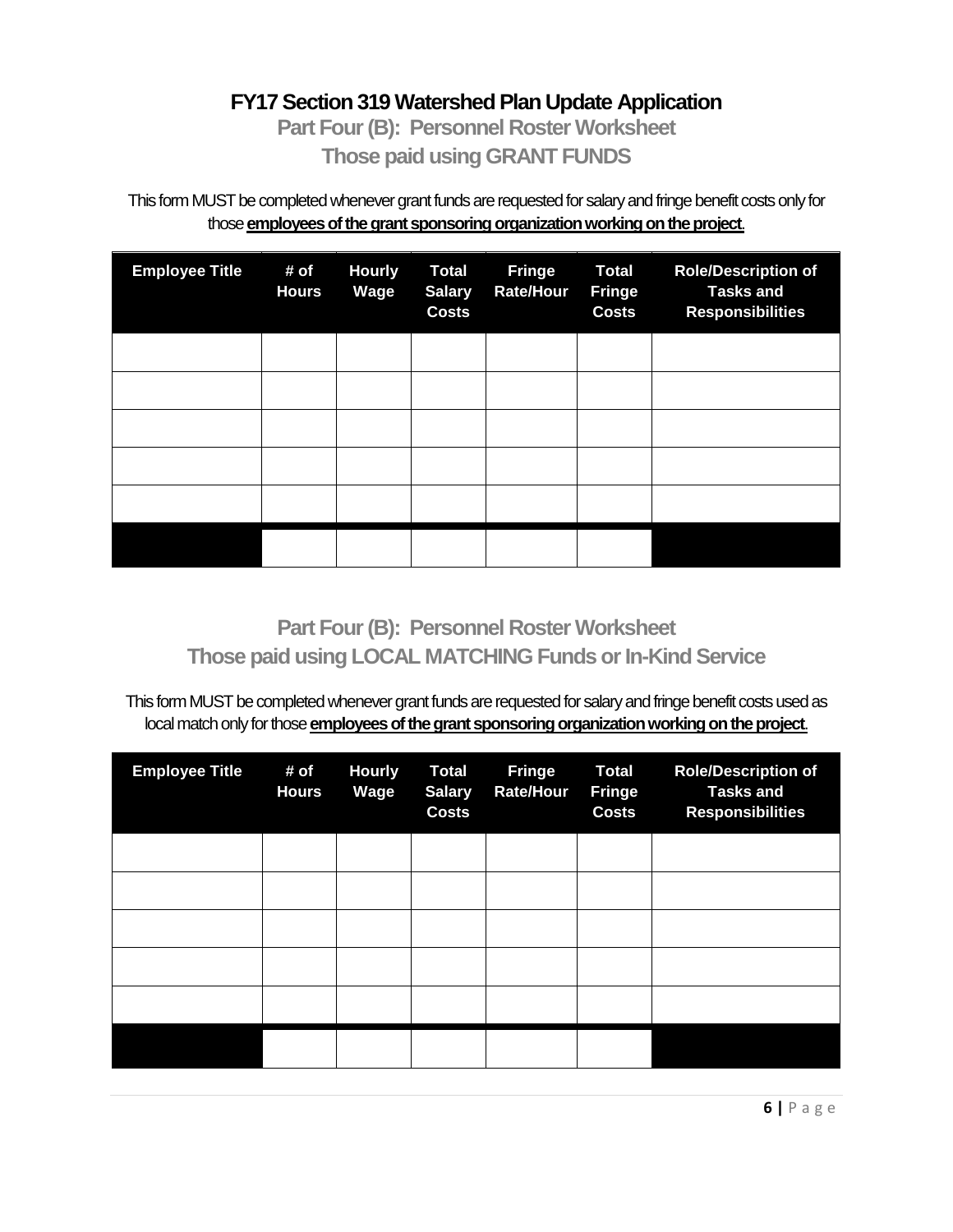## **Section 319 Watershed Plan Update Subgrant Application Part Four (C): SUB-CONTRACT Worksheet**

A separate sub-contractual worksheet must be completed when any part of a proposed project will be prepared or produced by a party OTHER than the grant sponsoring organization.

| <b>Project Sponsor</b>                                          |                                                                       |                              |                                 |                    |  |
|-----------------------------------------------------------------|-----------------------------------------------------------------------|------------------------------|---------------------------------|--------------------|--|
| <b>PROJECT Title</b>                                            |                                                                       |                              |                                 |                    |  |
| <b>Deliverable</b>                                              | # of Units to be<br><b>Completed (such</b><br>as hours of<br>service) | \$\$ Cost per<br><b>Unit</b> | <b>Total Est.</b><br>\$\$ Costs | <b>Description</b> |  |
|                                                                 |                                                                       |                              |                                 |                    |  |
|                                                                 |                                                                       |                              |                                 |                    |  |
|                                                                 |                                                                       |                              |                                 |                    |  |
|                                                                 |                                                                       |                              |                                 |                    |  |
|                                                                 |                                                                       |                              |                                 |                    |  |
|                                                                 |                                                                       |                              |                                 |                    |  |
|                                                                 |                                                                       |                              |                                 |                    |  |
| <b>Total Sub-Contracting Costs Associated with this Project</b> |                                                                       |                              |                                 |                    |  |

**Please NOTE: Briefly describe the process that will be employed by the grant sponsoring organization when selecting sub-contractors (use additional space if necessary):**